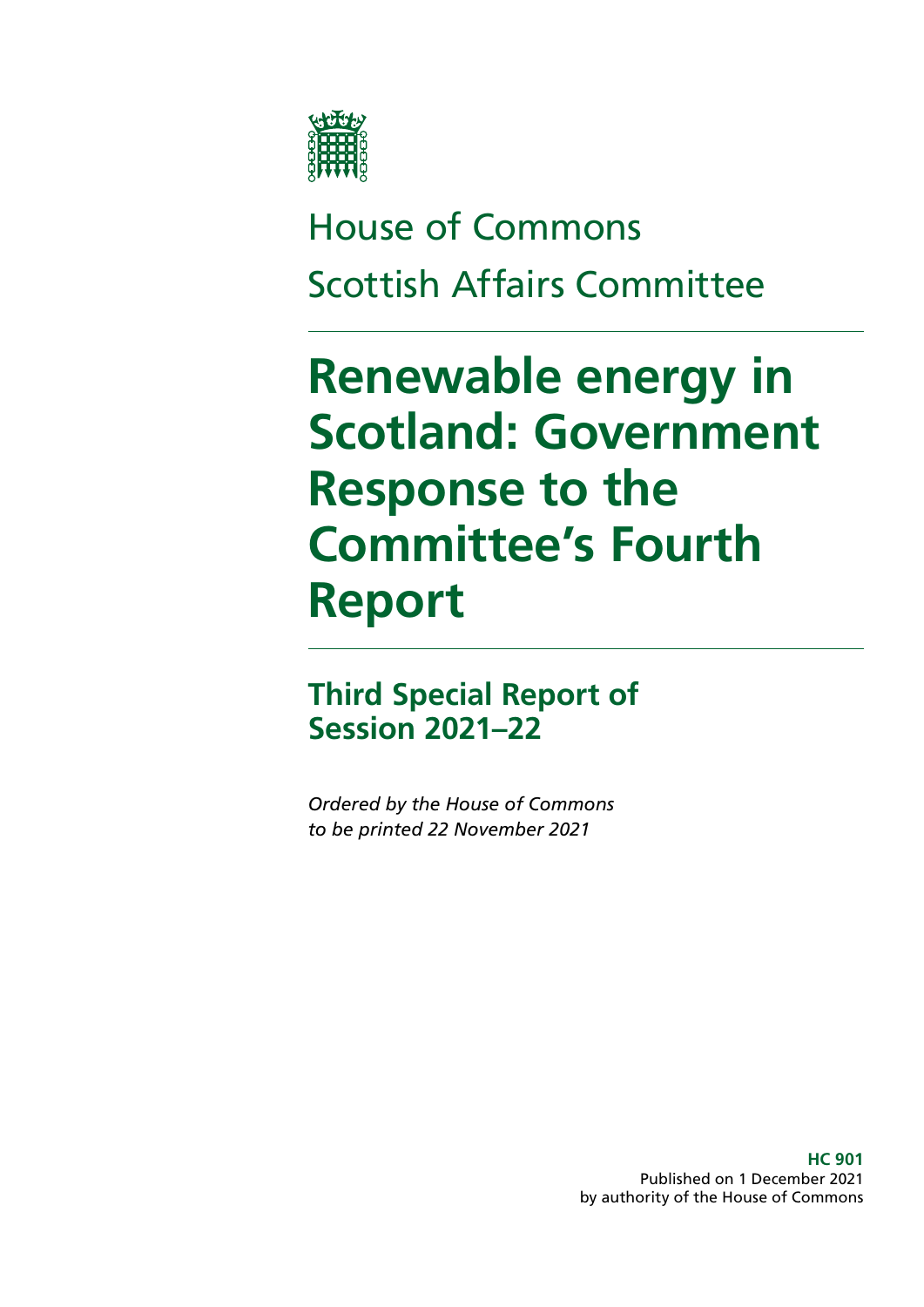#### **The Scottish Affairs Committee**

The Scottish Affairs Committee is appointed by the House of Commons to examine the expenditure, administration and policy of the Scotland Office (including (i) relations with the Scottish Parliament and (ii) administration and expenditure of the offices of the Advocate General for Scotland (but excluding individual cases and advice given within government by the Advocate General)).

#### **Current membership**

[Pete Wishart MP](https://members.parliament.uk/member/1440/contact) (*Scottish National Party, Perth and North Perthshire*) (Chair) [Mhairi Black MP](https://members.parliament.uk/member/4421/contact) (*Scottish National Party, Paisley and Renfrewshire South*) [Andrew Bowie MP](https://members.parliament.uk/member/4601/contact) (*Conservative, West Aberdeenshire and Kincardine*) [Deidre Brock MP](https://members.parliament.uk/member/4417/contact) (*Scottish National Party, Edinburgh North and Leith*) [Wendy Chamberlain MP](https://members.parliament.uk/member/4765/contact) (*Liberal Democrat, North East Fife*) [Alberto Costa MP](https://members.parliament.uk/member/4439/contact) (*Conservative, South Leicestershire*) [Jon Cruddas MP](https://members.parliament.uk/member/1406/contact) (*Labour, Dagenham and Rainham*) [Sally-Ann Hart MP](https://members.parliament.uk/member/4842/contact) (*Conservative, Hastings and Rye*) [John Lamont MP](https://members.parliament.uk/member/4608/contact) (*Conservative, Berwickshire, Roxburgh and Selkirk*) [Douglas Ross MP](https://members.parliament.uk/member/4627/contact) (*Conservative, Moray*) [Liz Twist MP](https://members.parliament.uk/member/4618/contact) (*Labour, Blaydon*)

#### **Powers**

The Committee is one of the departmental select committees, the powers of which are set out in House of Commons Standing Orders, principally in SO. No.152. These are available on the internet via [www.parliament.uk.](https://www.parliament.uk/)

#### **Publication**

© Parliamentary Copyright House of Commons 2021. This publication may be reproduced under the terms of the Open Parliament Licence, which is published at [www.parliament.uk/copyright](https://www.parliament.uk/site-information/copyright-parliament/).

Committee reports are published on the [Committee's website](http://www.parliament.uk/business/committees/committees-a-z/commons-select/scottish-affairs-committee/) and in print by Order of the House.

#### **Committee staff**

The current staff of the Committee are Rosie Akeroyd (Committee Specialist), Samantha Colebrook (Committee Operations Officer), Deborah Courtney (Committee Operations Manager), Nerys Davies (Committee Specialist), Chloe Jago (Senior Media and Communications Officer), Alex Knight (Senior Economist, Scrutiny Unit), Leoni Kurt (Clerk), Xameerah Malik (Senior Committee Specialist), Zac Mead (Second Clerk), Ellen Parry (Committee Researcher) and Chloe Smith (Committee Specialist).

#### **Contacts**

All correspondence should be addressed to the Clerk of the Scottish Affairs Committee, House of Commons, London SW1A 0AA. The telephone number for general enquiries is 020 7219 8204; the Committee's email address is [scotaffcom@parliament.uk.](mailto:scotaffcom%40parliament.uk?subject=)

You can follow the Committee on Twitter using [@CommonsScotAffs](https://twitter.com/commonsscotaffs?lang=en)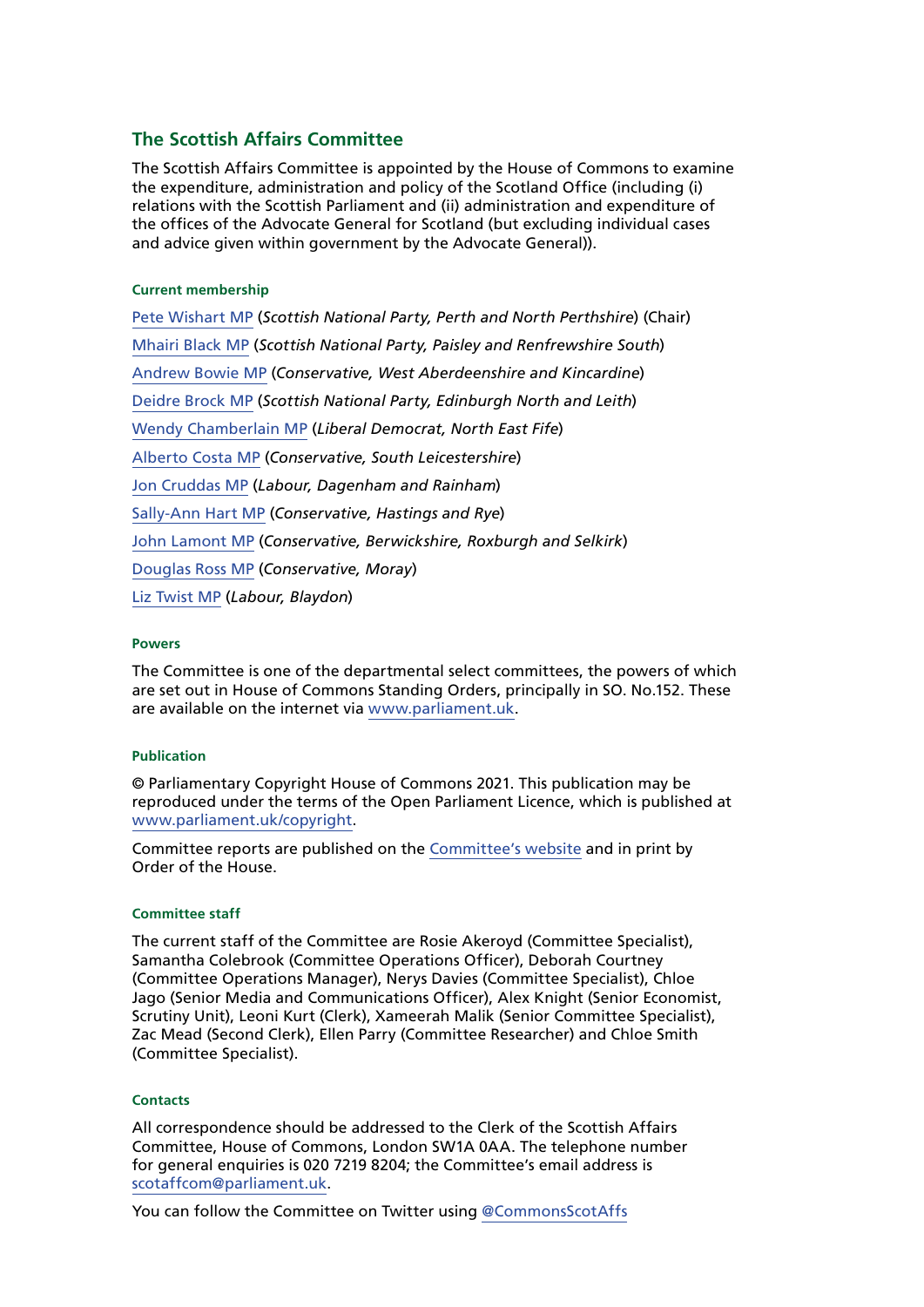### Third Special Report

The Scottish Affairs Committee published its Fourth Report of Session 2021–22, [Renewable energy in Scotland](https://publications.parliament.uk/pa/cm5802/cmselect/cmscotaf/51/5102.htm) (HC 51) on 17 September 2021. The Government's response was received on 17 November 2021 and is appended to this Report.

### Appendix: Government Response

*Committee recommendation: Ofgem must complete a review of the grid in Scotland as a matter of urgency, and at the latest by the end of 2022 to implement changes in good time for the 2045 target. Ofgem should prioritise reinforcement of the grid where there is potential for a high renewable energy yield.*

**Government response:** Government recognises the need for increased capacity on the grid to support our net zero ambitions. While enabling increased flexibility and storage can address this to an extent, we are acutely aware of the need for network reinforcement to enable increased renewable generation in areas of Great Britain, including Scotland.

By law, network regulation is a matter for Ofgem as the independent regulator. In this role, Ofgem use the price control framework to encourage network companies to invest in the grid to ensure that consumers are provided with a secure and stable supply of energy, while making the necessary changes to our energy system to achieve net zero at the lowest possible cost. Within the recently commenced RIIO-2 price control for electricity transmission, Ofgem placed a strong focus on enabling strategic investment ahead of need, where reasonable. This will help maintain efficient spending while providing the infrastructure required with minimised disruption so that, as new renewable projects are built, the grid is ready to deliver the clean electricity generated to consumers. We will continue to engage with Ofgem to support its work in providing a network that is acts as an enabler for decarbonisation of the electricity system.

*Committee recommendation: The UK Government must specify that, as part of its internal*  review, Ofgem must consider the financial burden of transmission charges in Scotland. *Ofgem should consider the long-term impacts on net zero targets and ensure renewable energy projects can flourish over the next 30 years, rather than pushing for a short-term,*  lowest cost view. Ofgem should publish the result of their internal transmission charges *review within six months.*

**Government response:** The Government shares the Committee's view on the importance of transmission charging arrangements to the delivery of renewable energy projects and achievement of net zero targets. By law, transmission charging is a matter for Ofgem as the independent regulator. On 1st October 2021, Ofgem published a call for evidence on possible transmission charging reforms. It provides all interested parties with an opportunity to submit views and evidence on the extent to which reforms are needed; priority areas for reform; the correct vehicle for change; and timescales to which any reform programme should work. The call for evidence runs until 12th November 2021, and Ofgem has said it will announce next steps later this quarter. The Government welcomes the open and timely approach being taken by Ofgem with the call for evidence and will continue to engage closely as Ofgem progresses its consideration.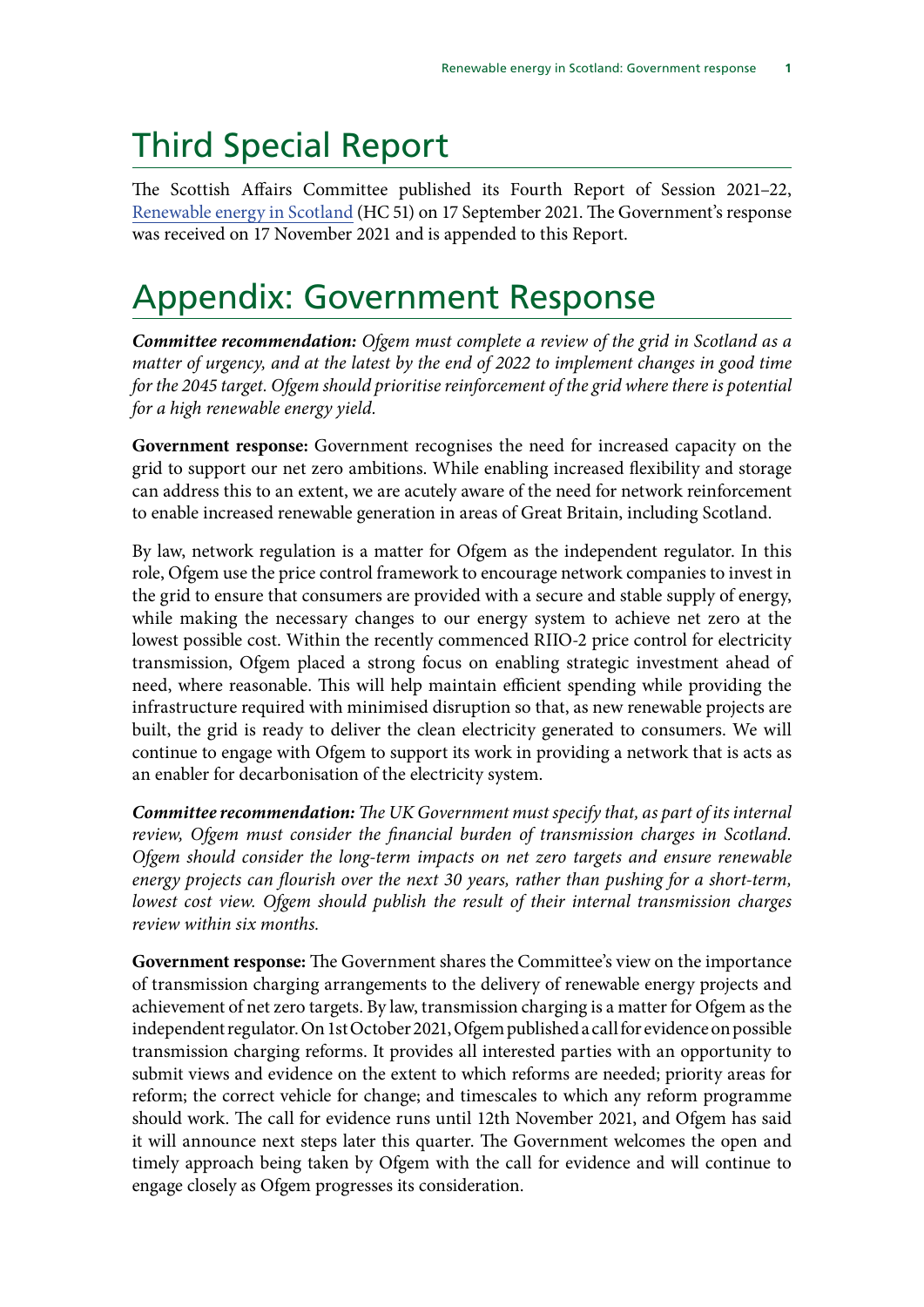*Committee recommendation: The UK Government must amend Ofgem's statutory duties to consider net zero targets in all its decision making.*

**Government response:** Ofgem's statutory duty to protect consumers' interests includes their interests in the reduction of emissions of targeted greenhouse gases, which means the updated Climate Change Act target of 100%. Government and Ofgem are aligned on the interpretation of the primary objective in that Ofgem should support and promote the delivery of net-zero initiatives considering the cost to consumers. As we transition to netzero, with new services and technologies, Ofgem will have an important role to play, and its regulatory remit will likely expand. However, the Government has no plans to amend Ofgem's statutory duties to include a separate net-zero duty.

To provide strategic guidance to Ofgem on its net-zero responsibilities, the Government committed in the Energy White Paper to consult on a Strategy and Policy Statement for Ofgem (SPS) in 2021. The SPS will set out the strategic priorities and policy outcomes of the Government's energy policy, and net-zero will be a driving theme in the SPS. Once the SPS has been designated, it will impose a legal obligation on Ofgem to have regard to the strategic priorities and policy outcomes when exercising its regulatory functions.

Ofgem will be required to report on how it intends to implement the SPS at the outset, and then report annually on its performance and its plans for the coming year. This creates a clear source of legal accountability where Ofgem must consider net-zero related strategic priorities and policy outcomes when making regulatory decisions.

*Committee recommendation: The next Contracts for Difference round should prioritise renewable energy systems, not just at the lowest cost, but with a long-term view that focuses heavily on net zero targets and best value for money, up to 2050.*

**Government response:** The Contracts for Difference scheme has been hugely successful in supporting investment in new capacity while seeing the costs of some renewable energy technologies decrease dramatically. We have recently announced the details of the next allocation round, due to be the biggest yet. We also know that the design of our schemes will need to evolve to continue to deliver the maximum benefit to consumers and the public. Views on this were sought through a call for evidence earlier in the year<sup>1</sup> and are being factored into future policy design.

*Committee recommendation: More financial support should be guaranteed by the UK Government for development of tidal energy through the CfD mechanism. This will be able to bring tidal energy generation to market to maximise the potential of renewable energy in the UK, give confidence to investors, and increase exports of tidal technology.*

**Government response:** Tidal stream generation could also have an important role in the long-term decarbonisation of the UK, but it will have to reduce its costs to compete with other low-carbon renewable technologies. However, tidal stream is an eligible technology for the Contracts for Difference scheme.

Last year's Call for Evidence on marine energy garnered substantial material on several tidal stream and range projects and we are evaluating this in the light of our statutory commitments on decarbonisation of the Economy.

<sup>1</sup> [https://www.gov.uk/government/consultations/enabling-a-high-renewable-net-zero-electricity-system-call-for]( https://www.gov.uk/government/consultations/enabling-a-high-renewable-net-zero-electricity-system-c)[evidence]( https://www.gov.uk/government/consultations/enabling-a-high-renewable-net-zero-electricity-system-c)